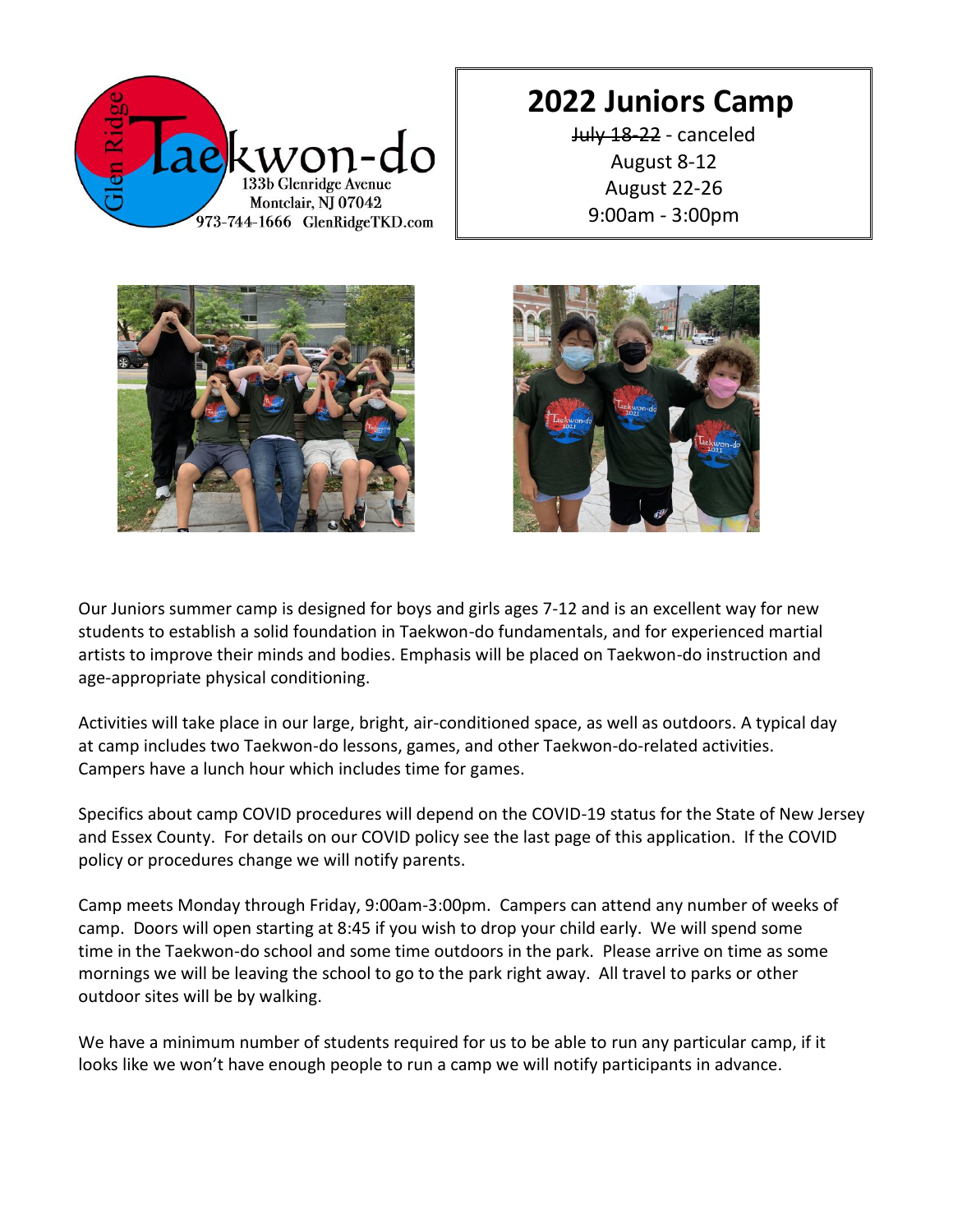

# **2022 Juniors Camp Application Form**

The following guidelines may be changed closer to the start of camp depending on GlenRidgeTKD policy and on NJ State and Montclair local health guidelines.

#### **Camp Guidelines**

- Participants must bring:
	- o Snack, lunch and refillable water bottle
	- o A towel to sit on
	- $\circ$  Campers will arrive in street clothes and will bring their belt and Taekwon-do uniform (dobok).
	- $\circ$  Campers will need to wear appropriate shoes to walk to the park and to practice in
	- o Masks are not required but anyone wishing to wear a mask may do so
- Activities will take place outside and in our large, bright, air-conditioned space
- Campers may join any number of weeks of camp
- Being outside means we will be paying extra attention to keeping everyone hydrated, so campers should not bring a small water bottle.
- Campers may stay in street clothing all day, including during Taekwon-do practice. This means that they will be walking to the park and practicing in shoes, and campers cannot wear flip flops or crocs. The shoes they wear need to be comfortable for walking and practice.
- Campers should arrive with sunblock applied, they can re-apply as needed.
- In case of rain we may still go outside so campers are welcome to bring a jacket or cap. Campers should keep in mind that white or light-colored shirts can become transparent when wet.
- Participants should be dropped off each day at Glen Ridge Taekwon-do between 8:45- 9:00am. Pick up will be at the same location at 3:00pm.

If you have any questions please feel free to contact Master Giletti at *MasterGiletti@glenRidgeTKD.com*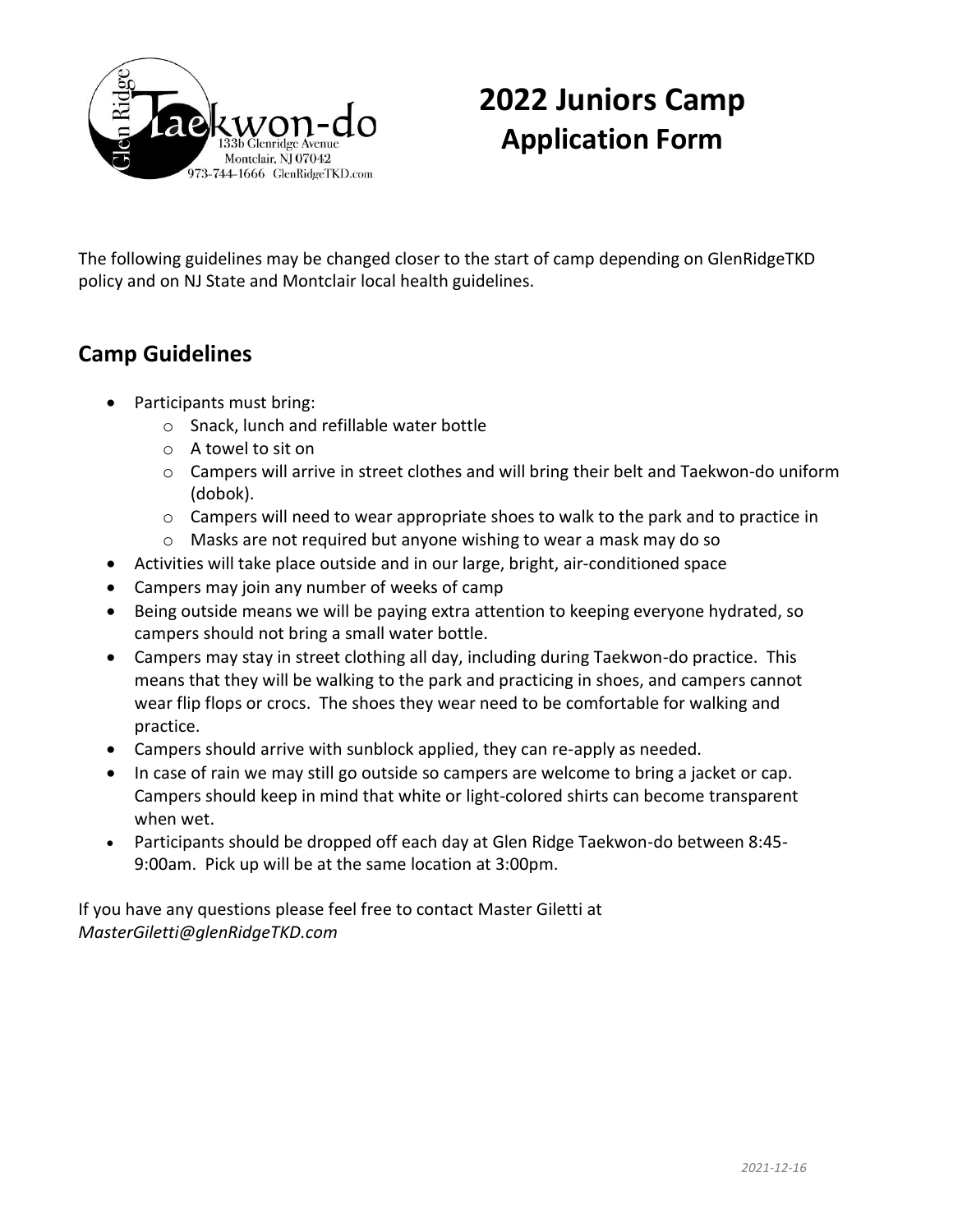

## **2022 Juniors Camp Application Form**

Camper's Name \_\_\_\_\_\_\_\_\_\_\_\_\_\_\_\_\_\_\_\_\_\_\_\_\_\_\_\_\_\_\_\_\_\_\_\_\_\_\_\_\_\_\_\_\_\_\_\_\_\_\_\_\_\_\_\_\_\_

Age & Birthdate \_\_\_\_\_\_\_\_\_\_\_\_\_\_\_\_\_\_\_\_\_\_\_\_\_ T-shirt size: \_\_\_\_\_\_\_\_\_\_\_\_\_\_\_\_\_\_\_ *Child Small, Medium or Large, or Adult Small, Medium or Large*

| July 18-22, 2022 - Canceled                                                                                                                                                                                               |     |
|---------------------------------------------------------------------------------------------------------------------------------------------------------------------------------------------------------------------------|-----|
| August 8-12, 2022                                                                                                                                                                                                         |     |
| August 22-26, 2022                                                                                                                                                                                                        |     |
| \$425 per week for GlenRidgeTKD students whose membership is current for the week of<br>camp<br>\$475 per week for campers who are not current GlenRidgeTKD members or whose<br>membership is lapsed or on Summer freeze. |     |
|                                                                                                                                                                                                                           |     |
|                                                                                                                                                                                                                           |     |
|                                                                                                                                                                                                                           |     |
|                                                                                                                                                                                                                           |     |
|                                                                                                                                                                                                                           |     |
| (email is our main method for non-emergency contact)                                                                                                                                                                      |     |
| In case parent is not available in an emergency, please provide another contact.                                                                                                                                          |     |
| In case we want to use balloons in camp is your child allergic to latex?<br>Yes.                                                                                                                                          | No. |

Please list any other information about your child that will ensure they have the best experience at this camp: